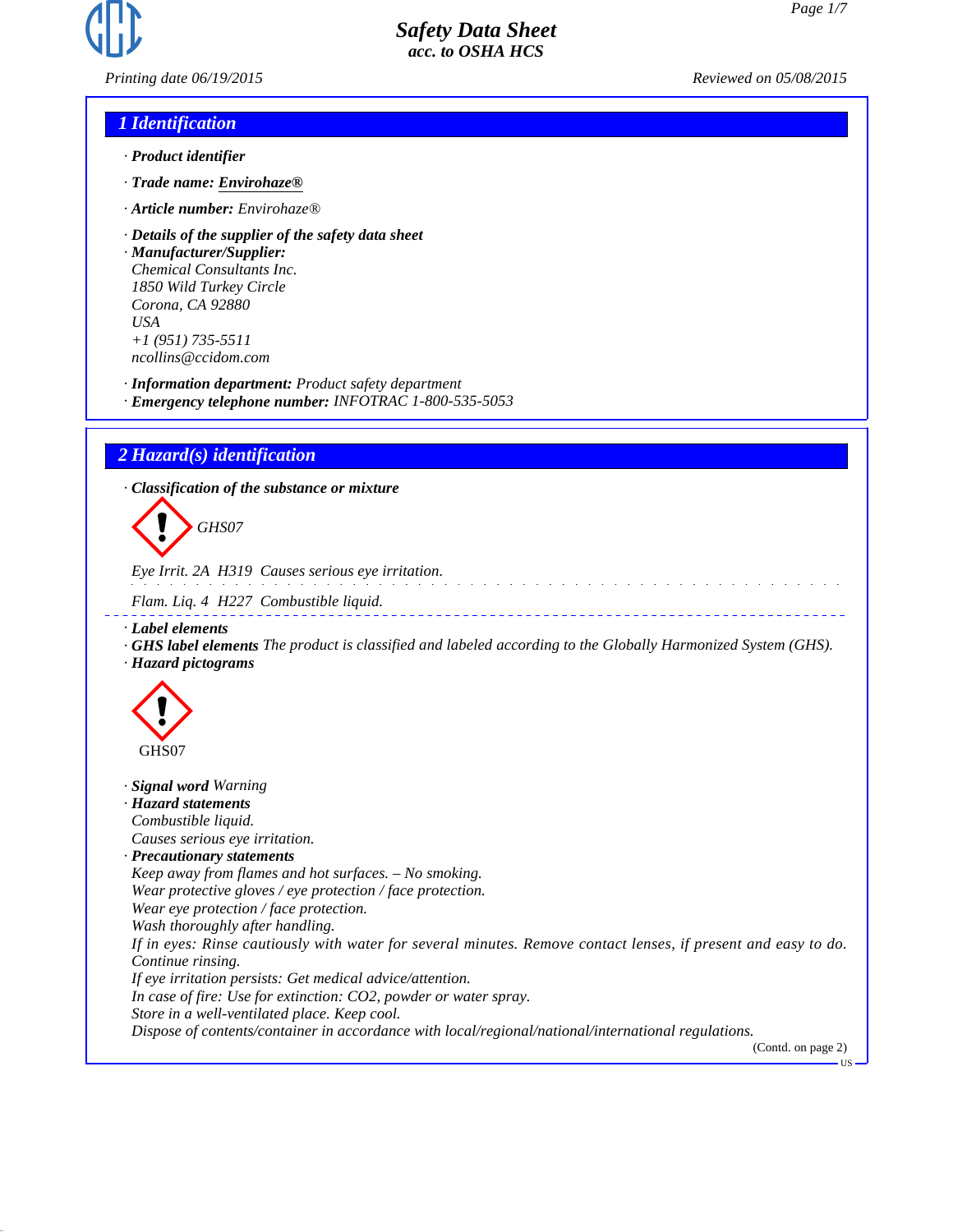*Printing date 06/19/2015 Reviewed on 05/08/2015*

#### *Trade name: Envirohaze®*

(Contd. of page 1)

*· Classification system: · NFPA ratings (scale 0 - 4)*

$$
Health = 1
$$
\n
$$
Five = 2
$$
\n
$$
Reactivity
$$

 $\overline{\mathbf{0}}$ *Fire = 2 Reactivity* =  $0$ 

*· HMIS-ratings (scale 0 - 4)*



- *· Other hazards*
- *· Results of PBT and vPvB assessment*
- *· PBT: Not applicable.*
- *· vPvB: Not applicable.*

# *3 Composition/information on ingredients*

*· Chemical characterization: Mixtures*

*· Description: Mixture of the substances listed below with nonhazardous additions.*

*· Dangerous components:*

*106-65-0 dimethyl succinate 15-30%*

### *64366-70-7 2-Ethyl Hexanol EO-PO Nonionic Surfactant 1-10%*

# *4 First-aid measures*

*· Description of first aid measures*

- *· After inhalation: Supply fresh air; consult doctor in case of complaints.*
- *· After skin contact: Generally the product does not irritate the skin.*
- *· After eye contact: Rinse opened eye for several minutes under running water.*
- *· After swallowing: If symptoms persist consult doctor.*
- *· Information for doctor:*
- *· Most important symptoms and effects, both acute and delayed No further relevant information available.*
- *· Indication of any immediate medical attention and special treatment needed*
- *No further relevant information available.*

# *5 Fire-fighting measures*

- *· Extinguishing media*
- *· Suitable extinguishing agents:*

*CO2, extinguishing powder or water spray. Fight larger fires with water spray or alcohol resistant foam. · Special hazards arising from the substance or mixture No further relevant information available.*

- *· Advice for firefighters*
- *· Protective equipment: No special measures required.*

### *6 Accidental release measures*

*· Personal precautions, protective equipment and emergency procedures Not required.*

(Contd. on page 3)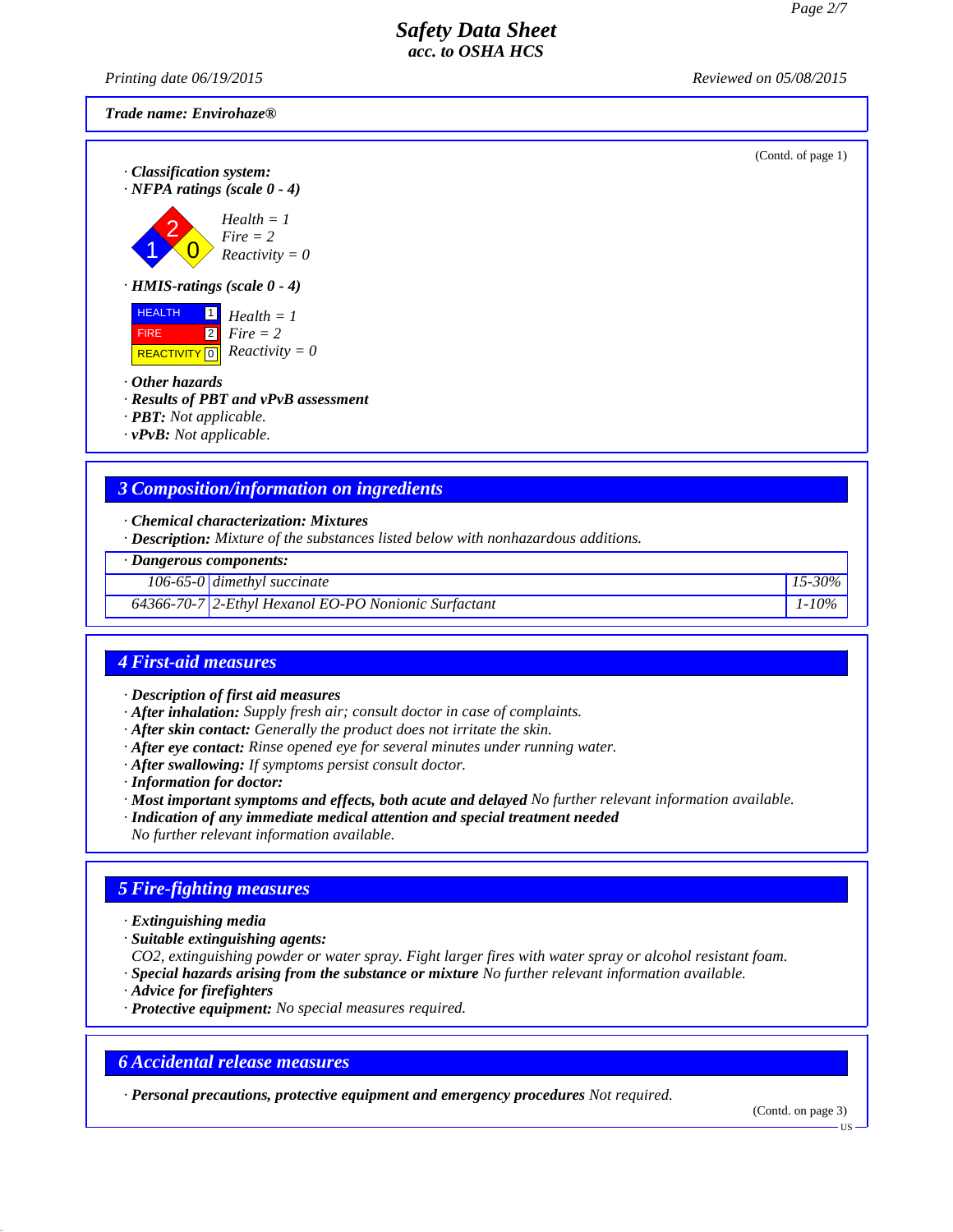*Printing date 06/19/2015 Reviewed on 05/08/2015*

#### *Trade name: Envirohaze®*

(Contd. of page 2)

*· Environmental precautions: Dilute with plenty of water.*

*For large spills: Do not allow to enter sewers/ surface or ground water.*

*· Methods and material for containment and cleaning up:*

*Absorb with liquid-binding material (sand, diatomite, acid binders, universal binders, sawdust).*

*· Reference to other sections See Section 7 for information on safe handling. See Section 8 for information on personal protection equipment. See Section 13 for disposal information.*

# *7 Handling and storage*

*· Handling:*

- *· Precautions for safe handling No special precautions are necessary if used correctly.*
- *· Information about protection against explosions and fires: No special measures required.*

*· Conditions for safe storage, including any incompatibilities*

*· Storage:*

- *· Requirements to be met by storerooms and receptacles: No special requirements.*
- *· Information about storage in one common storage facility: Not required.*
- *· Further information about storage conditions: None.*
- *· Specific end use(s) No further relevant information available.*

### *8 Exposure controls/personal protection*

*· Additional information about design of technical systems: No further data; see item 7.*

*· Control parameters*

*· Components with limit values that require monitoring at the workplace:*

*The product does not contain any relevant quantities of materials with critical values that have to be monitored at the workplace.*

*· Additional information: The lists that were valid during the creation were used as basis.*

#### *· Exposure controls*

- *· Personal protective equipment:*
- *· General protective and hygienic measures: Wash hands before breaks and at the end of work.*
- *· Breathing equipment: Not required.*
- *· Protection of hands:*

*The glove material has to be impermeable and resistant to the product/ the substance/ the preparation. Due to missing tests no recommendation to the glove material can be given for the product/ the preparation/ the chemical mixture.*

*Selection of the glove material on consideration of the penetration times, rates of diffusion and the degradation · Material of gloves*

*The selection of the suitable gloves does not only depend on the material, but also on further marks of quality and varies from manufacturer to manufacturer. As the product is a preparation of several substances, the resistance of the glove material can not be calculated in advance and has therefore to be checked prior to the application.*

*· Penetration time of glove material*

*The exact break through time has to be found out by the manufacturer of the protective gloves and has to be observed.*

*· Eye protection: Goggles recommended during refilling.*

(Contd. on page 4)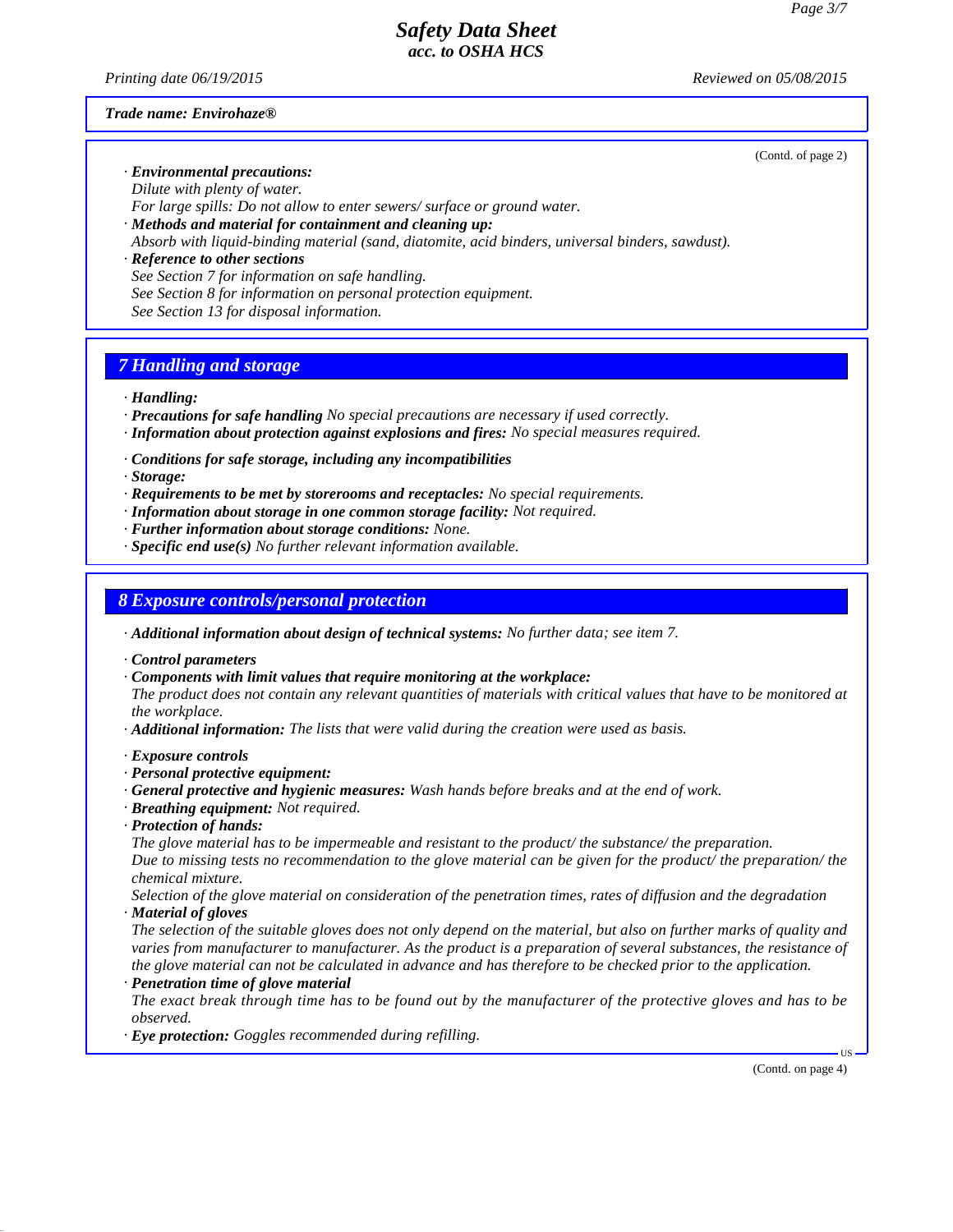*Printing date 06/19/2015 Reviewed on 05/08/2015*

*Trade name: Envirohaze®*

(Contd. of page 3)

| 9 Physical and chemical properties                         |                                            |  |
|------------------------------------------------------------|--------------------------------------------|--|
| · Information on basic physical and chemical properties    |                                            |  |
| <b>General Information</b>                                 |                                            |  |
| $\cdot$ Appearance:                                        |                                            |  |
| Form:                                                      | Fluid                                      |  |
| Color:                                                     | According to product specification         |  |
| $\cdot$ Odor:                                              | Characteristic                             |  |
| • Odour threshold:                                         | Not determined.                            |  |
| $\cdot$ pH-value:                                          | Not determined.                            |  |
| · Change in condition                                      |                                            |  |
| <b>Melting point/Melting range:</b>                        | Undetermined.                              |  |
| <b>Boiling point/Boiling range:</b>                        | 93 °C (199 °F)                             |  |
| · Flash point:                                             | 74 °C (165 °F)                             |  |
| · Flammability (solid, gaseous):                           | Not applicable.                            |  |
| · Ignition temperature:                                    | 280 °C (536 °F)                            |  |
| · Decomposition temperature:                               | Not determined.                            |  |
| · Auto igniting:                                           | Product is not selfigniting.               |  |
| · Danger of explosion:                                     | Not determined.                            |  |
| · Explosion limits:                                        |                                            |  |
| Lower:                                                     | Not determined.                            |  |
| <b>Upper:</b>                                              | Not determined.                            |  |
| · Vapor pressure:                                          | Not determined.                            |  |
| $\cdot$ Density at 20 $\cdot$ C (68 $\cdot$ F):            | $1.08$ g/cm <sup>3</sup> (9.013 lbs/gal)   |  |
| $\cdot$ Relative density                                   | Not determined.                            |  |
| · Vapour density                                           | Not determined.                            |  |
| $\cdot$ Evaporation rate                                   | Not determined.                            |  |
| · Solubility in / Miscibility with                         |                                            |  |
| Water:                                                     | Fully miscible.                            |  |
| · Partition coefficient (n-octanol/water): Not determined. |                                            |  |
| · Viscosity:                                               |                                            |  |
| Dynamic:                                                   | Not determined.                            |  |
| Kinematic:                                                 | Not determined.                            |  |
| · Solvent content:                                         |                                            |  |
| <b>VOC</b> content:                                        | 790.0 g/l / 6.59 lb/gl                     |  |
| $\cdot$ Other information                                  | No further relevant information available. |  |

# *10 Stability and reactivity*

- *· Reactivity*
- *· Chemical stability*
- *· Thermal decomposition / conditions to be avoided: No decomposition if used according to specifications.*
- *· Possibility of hazardous reactions No dangerous reactions known.*
- *· Conditions to avoid No further relevant information available.*
- *· Incompatible materials: No further relevant information available.*

(Contd. on page 5)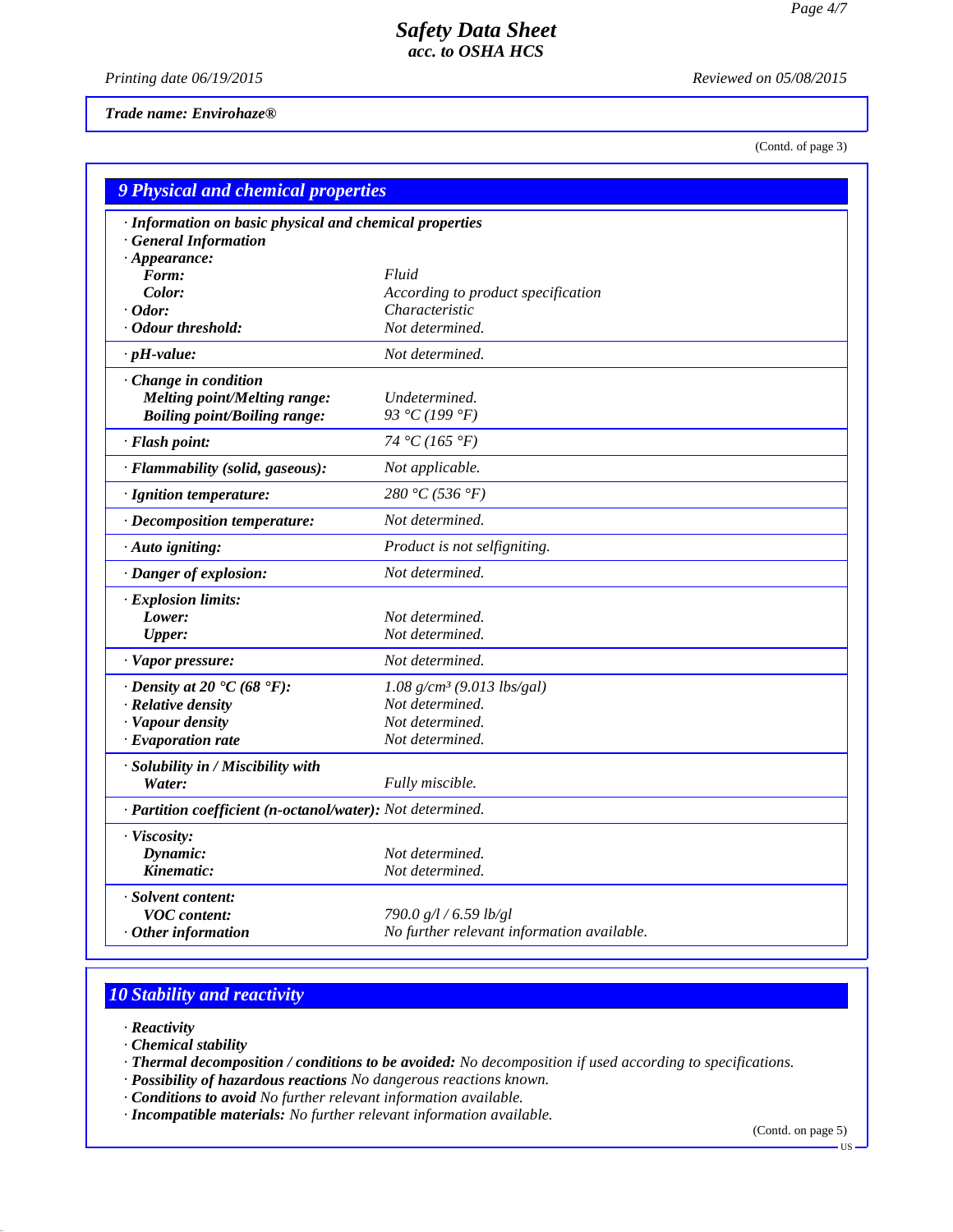*Printing date 06/19/2015 Reviewed on 05/08/2015*

(Contd. of page 4)

*Trade name: Envirohaze®*

*· Hazardous decomposition products: No dangerous decomposition products known.*

### *11 Toxicological information*

- *· Information on toxicological effects*
- *· Acute toxicity:*
- *· Primary irritant effect:*
- *· on the skin: No irritant effect.*
- *· on the eye: No irritating effect.*
- *· Sensitization: No sensitizing effects known.*
- *· Additional toxicological information:*
- *· Carcinogenic categories*
- *· IARC (International Agency for Research on Cancer)*

*None of the ingredients is listed.*

*· NTP (National Toxicology Program)*

*None of the ingredients is listed.*

### *· OSHA-Ca (Occupational Safety & Health Administration)*

*None of the ingredients is listed.*

# *12 Ecological information*

- *· Toxicity*
- *· Aquatic toxicity: No further relevant information available.*
- *· Persistence and degradability No further relevant information available.*
- *· Behavior in environmental systems:*
- *· Bioaccumulative potential No further relevant information available.*
- *· Mobility in soil No further relevant information available.*
- *· Additional ecological information:*
- *· General notes:*
- *Do not allow undiluted product or large quantities of it to reach ground water, water course or sewage system.*
- *· Results of PBT and vPvB assessment*
- *· PBT: Not applicable.*
- *· vPvB: Not applicable.*
- *· Other adverse effects No further relevant information available.*

# *13 Disposal considerations*

- *· Waste treatment methods*
- *· Recommendation:*

*Dispose of content and/or container in accordance with local, regional, national and/or international regulations.*

- *· Uncleaned packagings:*
- *· Recommendation:*

*Dispose of content and/or container in accordance with local, regional, national and/or international regulations · Recommended cleansing agent: Water, if necessary with cleansing agents.*

(Contd. on page 6)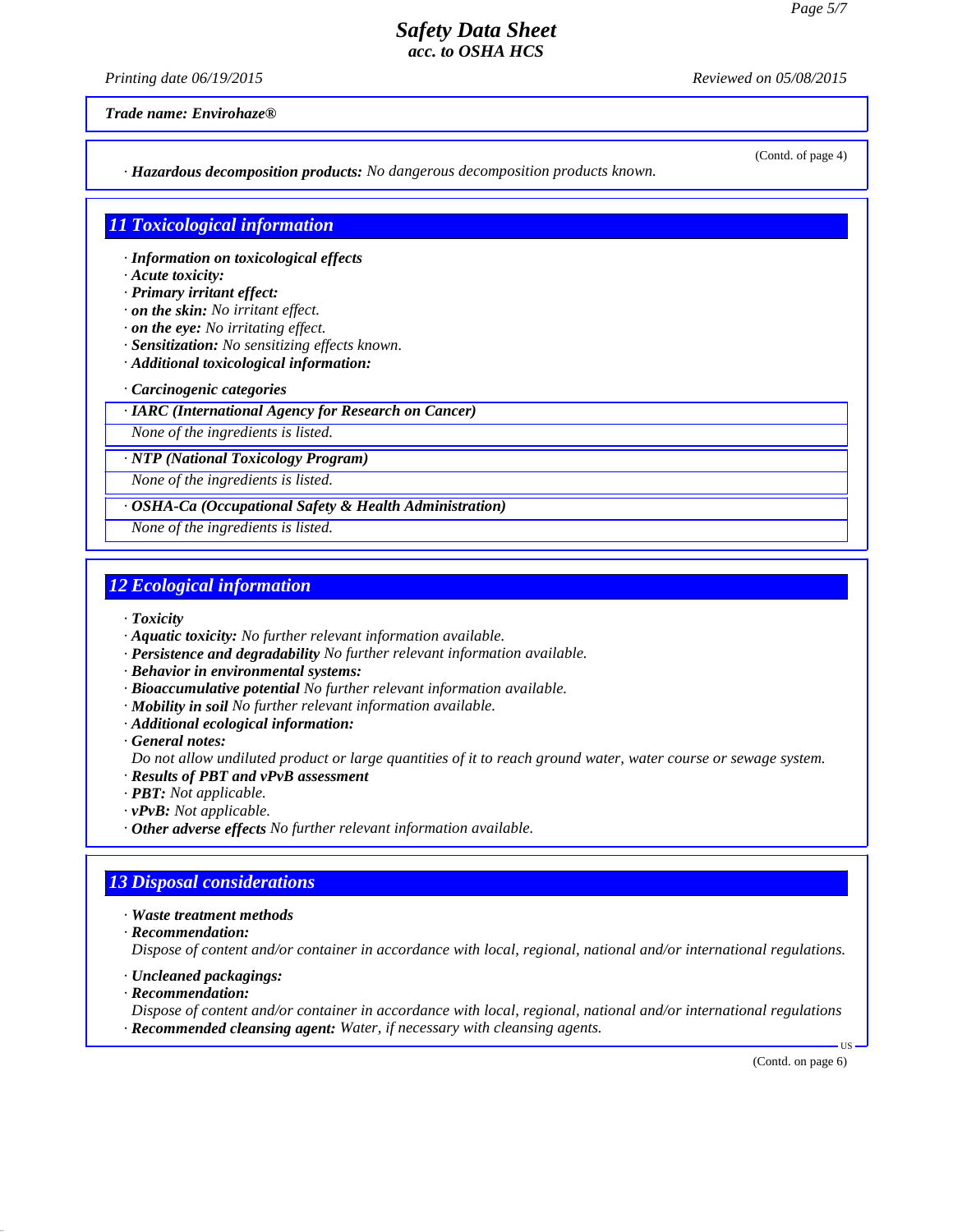*Printing date 06/19/2015 Reviewed on 05/08/2015*

*Trade name: Envirohaze®*

(Contd. of page 5)

| <b>14 Transport information</b>                                                           |                 |
|-------------------------------------------------------------------------------------------|-----------------|
| $\cdot$ UN-Number<br>· DOT, ADN, IMDG, IATA                                               | not regulated   |
| $\cdot$ UN proper shipping name<br>· DOT, ADN, IMDG, IATA                                 | not regulated   |
| $\cdot$ Transport hazard class(es)                                                        |                 |
| · DOT, ADN, IMDG, IATA<br>$\cdot$ Class                                                   | not regulated   |
| · Packing group<br>· DOT, IMDG, IATA                                                      | not regulated   |
| <b>Environmental hazards:</b><br>$\cdot$ Marine pollutant:                                | N <sub>O</sub>  |
| · Special precautions for user                                                            | Not applicable. |
| $\cdot$ Transport in bulk according to Annex II of<br><b>MARPOL73/78 and the IBC Code</b> | Not applicable. |
| · UN "Model Regulation":                                                                  |                 |

# *15 Regulatory information*

*· Safety, health and environmental regulations/legislation specific for the substance or mixture · Sara*

*· Section 355 (extremely hazardous substances):*

*None of the ingredients is listed.*

*· Section 313 (Specific toxic chemical listings):*

*None of the ingredients is listed.*

*· TSCA (Toxic Substances Control Act):*

*All ingredients are listed.*

*· Proposition 65*

*· Chemicals known to cause cancer:*

*None of the ingredients is listed.*

*· Chemicals known to cause reproductive toxicity for females:*

*None of the ingredients is listed.*

*· Chemicals known to cause reproductive toxicity for males:*

*None of the ingredients is listed.*

*· Chemicals known to cause developmental toxicity:*

*None of the ingredients is listed.*

*· Carcinogenic categories*

*· EPA (Environmental Protection Agency)*

*None of the ingredients is listed.*

*· TLV (Threshold Limit Value established by ACGIH)*

*None of the ingredients is listed.*

(Contd. on page 7)

US